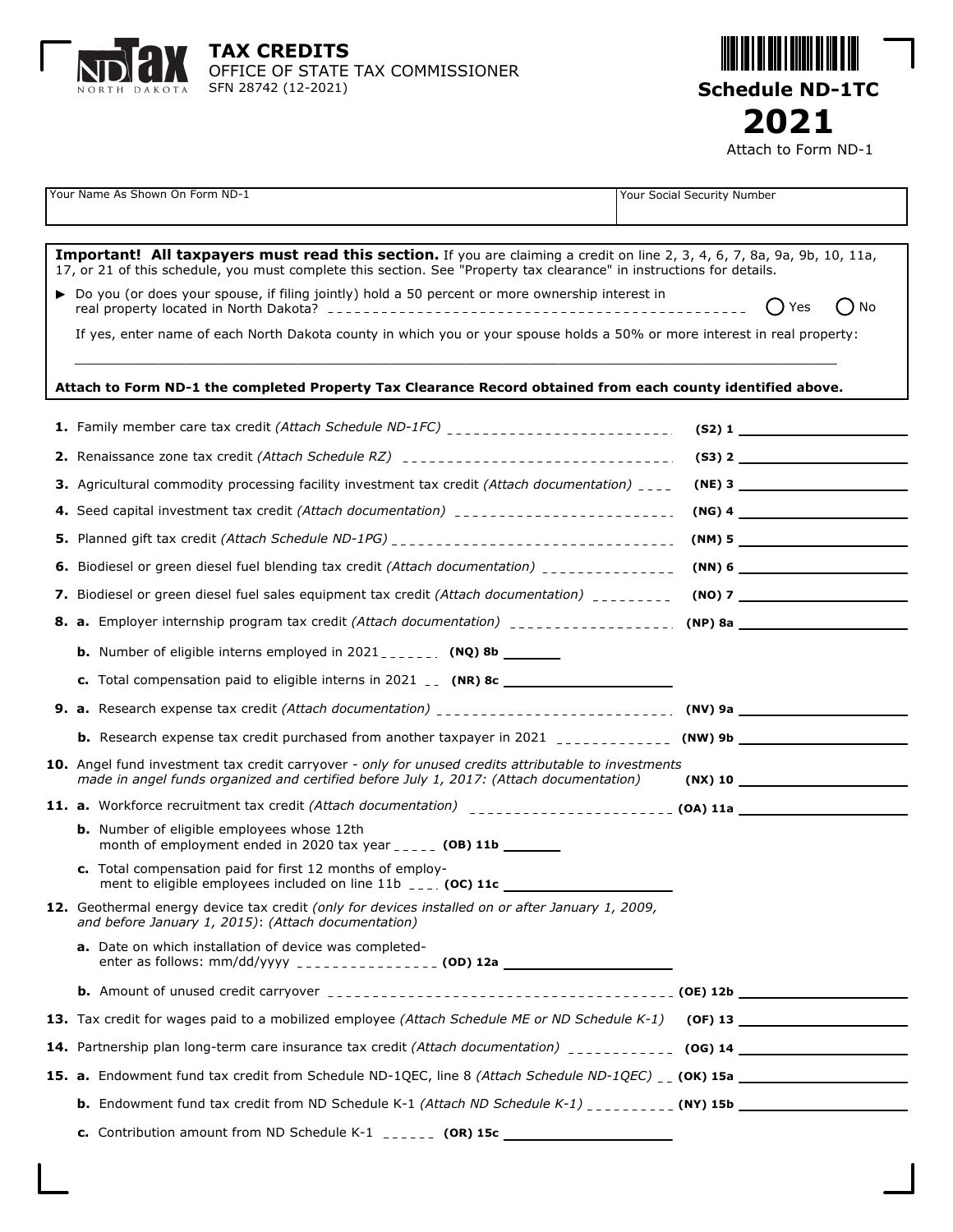# 

# **2021 Schedule ND-1TC** SFN 28742 (12-2021), Page 2

| <b>16.</b> Housing incentive fund tax credit carryover (Attach documentation) <sub>-----------------</sub>                                                                                | $(OL)$ 16                 |
|-------------------------------------------------------------------------------------------------------------------------------------------------------------------------------------------|---------------------------|
| 17. Automation tax credit carryover - only for unused credits carried over from tax years 2016                                                                                            | $(OM)$ 17 $\qquad \qquad$ |
|                                                                                                                                                                                           |                           |
|                                                                                                                                                                                           |                           |
|                                                                                                                                                                                           |                           |
| <b>21.</b> Angel investor investment tax credit - only for credits attributable to investments<br>made in qualified businesses by angel funds organized and certified after June 30, 2017 |                           |
| <b>22.</b> Automation tax credit - only for credits attributable to purchases made after                                                                                                  |                           |
|                                                                                                                                                                                           |                           |
| 24. Total other credits. Add lines 1 through 8a, 9a through 11a, 12b through 15b and                                                                                                      |                           |
|                                                                                                                                                                                           |                           |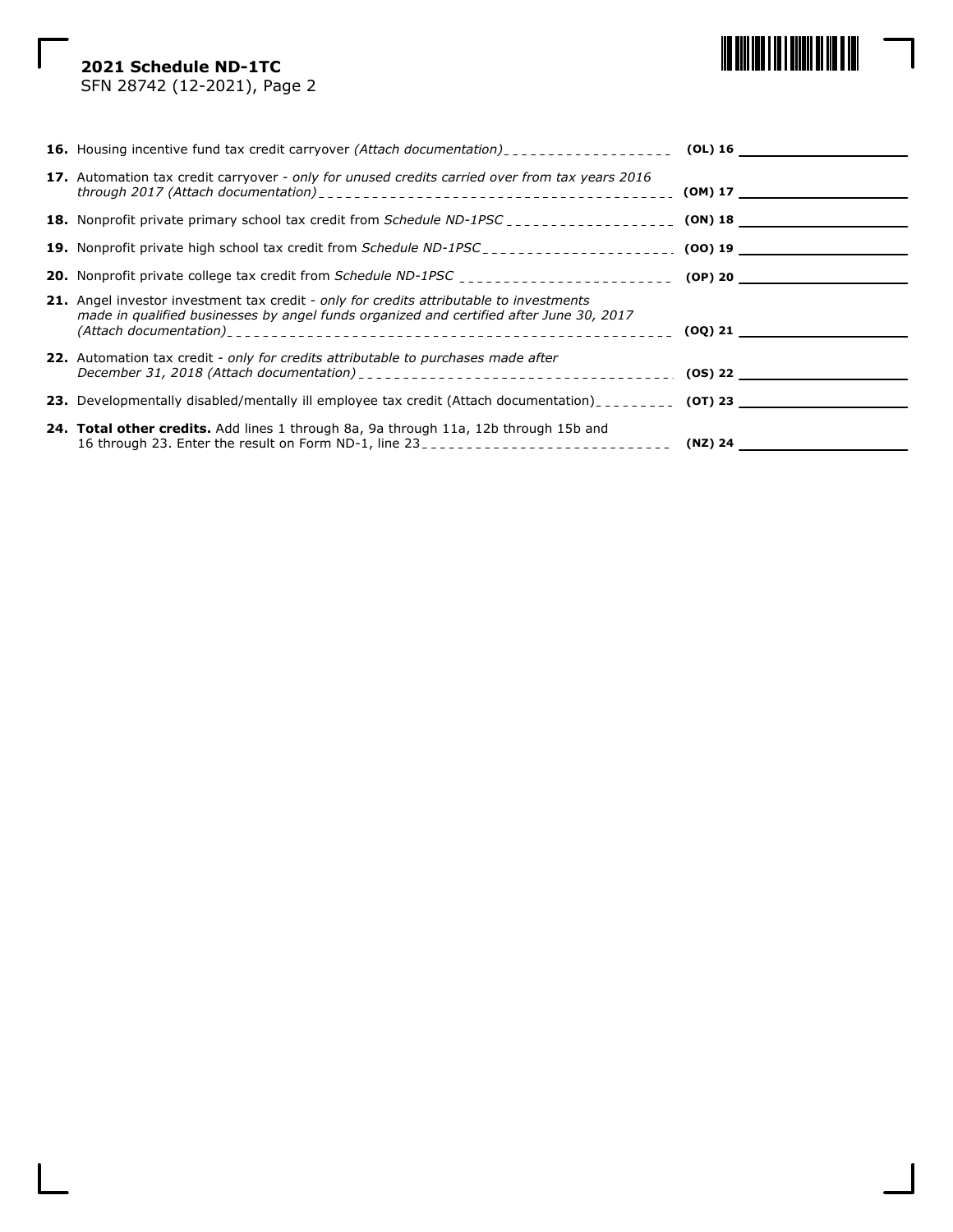# **New for 2021!**

The law governing the income tax credits for contributing to nonprofit private schools that was in effect for the 2019 and 2020 tax years was extended to tax years after 2020. In addition, the percentage of the tax liability that may be reduced by the credit was increased from 25% to 50%. See the instructions to Schedule ND-1TC, lines 18 through 20.

# **General instructions**

If you are claiming any of the income tax credits shown on Schedule ND-1TC, you must complete and attach it to Form ND-1.

**Attach supporting documentation.** If the instructions do not specify an officiallyprescribed schedule to be attached, you must attach your own documentation to support your eligibility for the credit and how you calculated the credit, including an unused credit carried over from another tax year.

# *Property Tax Clearance*

North Dakota Century Code § 57-01-15.1 provides that, before certain state tax incentives may be claimed, a taxpayer must obtain a property tax clearance record from each North Dakota county in which the taxpayer holds a 50 percent or more ownership interest in real property. The property tax clearance record(s) must be attached to the North Dakota tax return on which the incentive is claimed. Certain credits on this schedule are subject to this requirement. The credits subject to this requirement are identified in the box at the top of the schedule.

If you are claiming any of the specified credits, you must complete the property tax clearance section at the top of the schedule. If you are required to attach a property tax clearance record from a county, obtain one by using the form Property Tax Clearance Record available on the Office of State Tax Commissioner's website.

#### *Disclosure notification*

Upon written request from the chairman of a North Dakota legislative standing committee or Legislative Management, the law requires the Office of State Tax Commissioner to disclose the amount of any deduction or credit claimed on a tax return. Any other confidential information, such as a taxpayer's name or social security number, may not be disclosed.

# **Specific line instructions**

**Line 1** *- Family member care credit*

A tax credit is allowed for paying qualifying expenses for the care of a disabled or elderly family member. See Schedule ND-1FC for details. **Attach Schedule ND-1FC.**

#### **Line 2** *- Renaissance zone credit*

Income tax credits are allowed under the North Dakota Renaissance Zone Program for qualifying purchases, improvements, or investments made in a state-approved zone. For details, see the Renaissance Zone Act Tax Incentives Guideline and Schedule RZ. **Attach Schedule RZ.**

#### **Line 3** *- Ag commodity processing facility investment credit*

If you made a qualified investment in a business certified for the agricultural commodity processing facility investment credit program, enter your allowable credit on this line. Attach a copy of the Ag Commodity Processing Facility Investment Reporting Form that the certified business is required to provide to you at the time you made your investment.

For qualified investments that you made directly to a certified business during the 2021 tax year, the credit is equal to 30% of the total amount invested. Include on this line an agricultural commodity investment tax credit from a North Dakota Schedule K-1. The unused portion of a credit based on a 2021 investment may be carried over to subsequent years' returns for up to 10 tax years.

**Unused credit carryover.** Include on this line an unused credit carried over from a prior tax year.

Do not include on this line an unused credit based on an investment made in tax years prior to 2011. For an unused credit based on investments made in tax years 2011 through 2020, the amount you may use is subject to the annual and lifetime limits—see below.

**Annual limit.** Of the total credits available, including unused credit carryovers from tax years 2011 and after, you may use no more than \$50,000 on your 2021 return.

**Lifetime credit limit.** You are allowed no more than \$250,000 in total tax credits for investments made in tax years 2005 and after.

#### **Line 4** *- Seed capital investment credit*

If you made a qualified investment in a business certified for the seed capital investment credit program, enter your allowable credit on this line. Attach a copy of the Qualified Seed Capital Business Investment Reporting Form that the certified business is required to provide to you at the time you made your investment.

For qualified investments that you made directly to a certified business during the 2021 tax year, the credit is equal to 45% of the total amount invested. Include on this line a seed capital investment tax credit from a North Dakota Schedule K-1. The unused portion of a credit based on a 2021 investment may be carried over to subsequent years' returns for up to 4 tax years.

**Unused credit carryover.** Include on this line an unused credit carried over from a prior tax year. For an unused credit based on investments made in tax years 2017 through 2020, the amount you may use is subject to the annual limit—see below. Do not include on this line any unused credits based on investments made in tax years prior to 2017.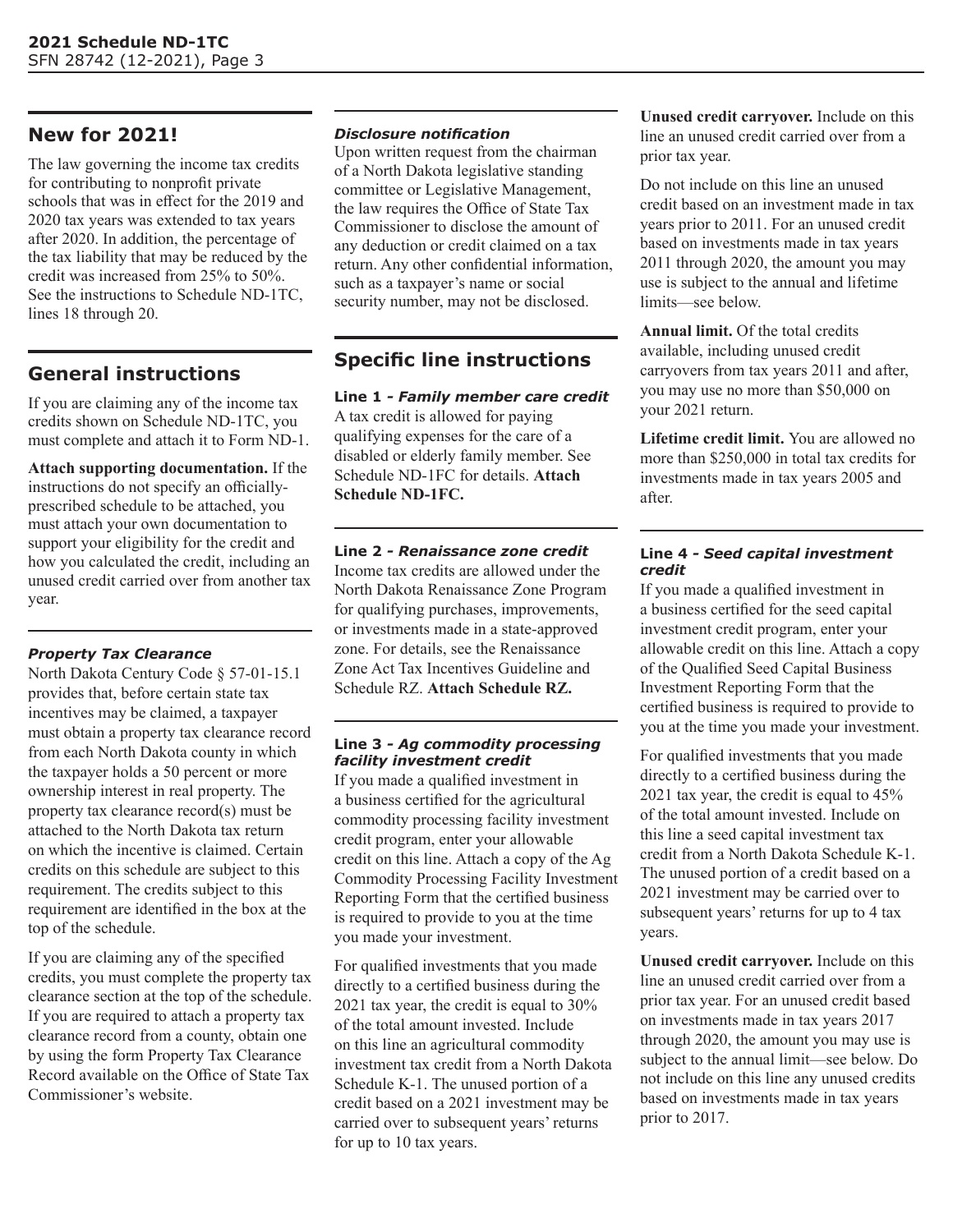**Annual limit.** Of the total credits available (including unused credit carryovers from tax years 2017 and after), you may use no more than \$112,500 on your 2021 return.

#### **Line 5** *- Planned gift credit*

A tax credit is allowed for making a charitable contribution under a qualifying planned gift arrangement to a qualified nonprofit organization or qualified endowment fund in North Dakota. See Schedule ND-1PG for details. **Attach Schedule ND-1PG.**

#### **Line 6 -** *Biodiesel or green diesel fuel blending credit*

A tax credit is allowed to a North Dakota licensed fuel supplier (wholesaler) for blending biodiesel or green diesel fuel in North Dakota with a minimum 5% blend ("B5") that meets ASTM specifications. The credit is equal to 5 cents per gallon blended. Include on this line a biodiesel or green diesel fuel credit from a North Dakota Schedule K-1. The unused portion of a credit based on qualified blending during the 2021 tax year may be carried over to subsequent years' returns for up to 5 tax years.

**Unused credit carryover.** Include on this line an unused credit carried over from tax years 2016 and after.

#### **Line 7** *- Biodiesel or green diesel fuel sales equipment credit*

A tax credit is allowed to a North Dakota licensed fuel seller (retailer) of biodiesel or green diesel fuel. The credit is equal to 10% of the costs to adapt or add equipment to the seller's facility in North Dakota to enable it to sell biodiesel or green diesel with a minimum 2% blend ("B2") that meets ASTM specifications. The credit is allowed in each of 5 tax years, starting with the tax year in which sales of the eligible fuel begin. Eligible costs incurred before the tax year in which sales of the eligible biodiesel fuel begin may be included. Include on this line a biodiesel or green diesel fuel credit from a North

Dakota Schedule K-1. The unused portion of a 2021 credit may be carried over to subsequent years' returns for up to 5 tax years.

**Unused credit carryover.** Include on this line an unused credit carried over from tax years 2016 and after.

**Lifetime credit limit.** A taxpayer is allowed no more than \$50,000 in total tax credits for eligible costs incurred in all tax years.

#### **Line 8** *- Employer internship program credit*

A tax credit is allowed to a taxpayer based on compensation paid to an eligible college student hired as an intern under a qualifying internship program set up in North Dakota. The credit is equal to 10% of the compensation paid during the tax year. The credit is allowed for up to 5 eligible interns in a tax year. The intern must be enrolled in an institution of higher education or vocational technical education program in a major field of study closely related to the work to be performed and must be supervised and evaluated by the employer. The internship must qualify for academic credit.

**Lifetime credit limit.** A taxpayer is allowed no more than \$3,000 in total tax credits for eligible wages paid in all tax years.

**Line 8a.** Enter the allowable credit on this line. Include on this line an employer internship program credit from a North Dakota Schedule K-1.

**Line 8b.** Enter the number of eligible interns employed during the 2021 tax year. *Disregard this line if the credit is from a North Dakota Schedule K-1.*

**Line 8c.** Enter on this line the total amount of wages, salaries, or other compensation paid to eligible interns employed during the 2021 tax year (as shown on their 2021 Form W-2s). *Disregard this line if the credit is from a North Dakota Schedule K-1.*

#### **Line 9** *- Research expense credit*

A tax credit is allowed for qualified research in North Dakota. The credit is allowed on the excess of qualified research expenses over a base amount. The terms "qualified research expenses" and "base amount" have the same meanings as those defined under Internal Revenue Code § 41, except that they do not include research activity or sales outside North Dakota. The tax credit is equal to a percentage of the excess of North Dakota qualified research expenses over the North Dakota base amount for the tax year. On the first \$100,000 of excess North Dakota qualified research expenses, the percentage is 25%. On excess North Dakota qualified research expenses over \$100,000, the percentage is 8%.

#### **Alternative simplified method election.**

For tax years beginning on or after January 1, 2019, a taxpayer may elect to use an alternative simplified method to calculate the credit on North Dakota qualified research expenses. This election may be made regardless of the method used to calculate the federal research credit. A taxpayer may choose between the regular method and the alternative simplified method each tax year, and the method used for a tax year is binding for that tax year. If the alternative simplified method is elected, the North Dakota research credit is equal to the sum of the following amounts:

- $\cdot$  17.5% of the first \$100,000 of North Dakota alternative excess research and development expenses for the year.
- 5.6% of the North Dakota alternative excess research and development expenses in excess of \$100,000 for the year.

"North Dakota alternative excess research and development expenses" means the amount by which qualified research expenses incurred in North Dakota exceed 50% of the average qualified research expenses incurred in North Dakota for the three tax years preceding the tax year for which the credit is being determined.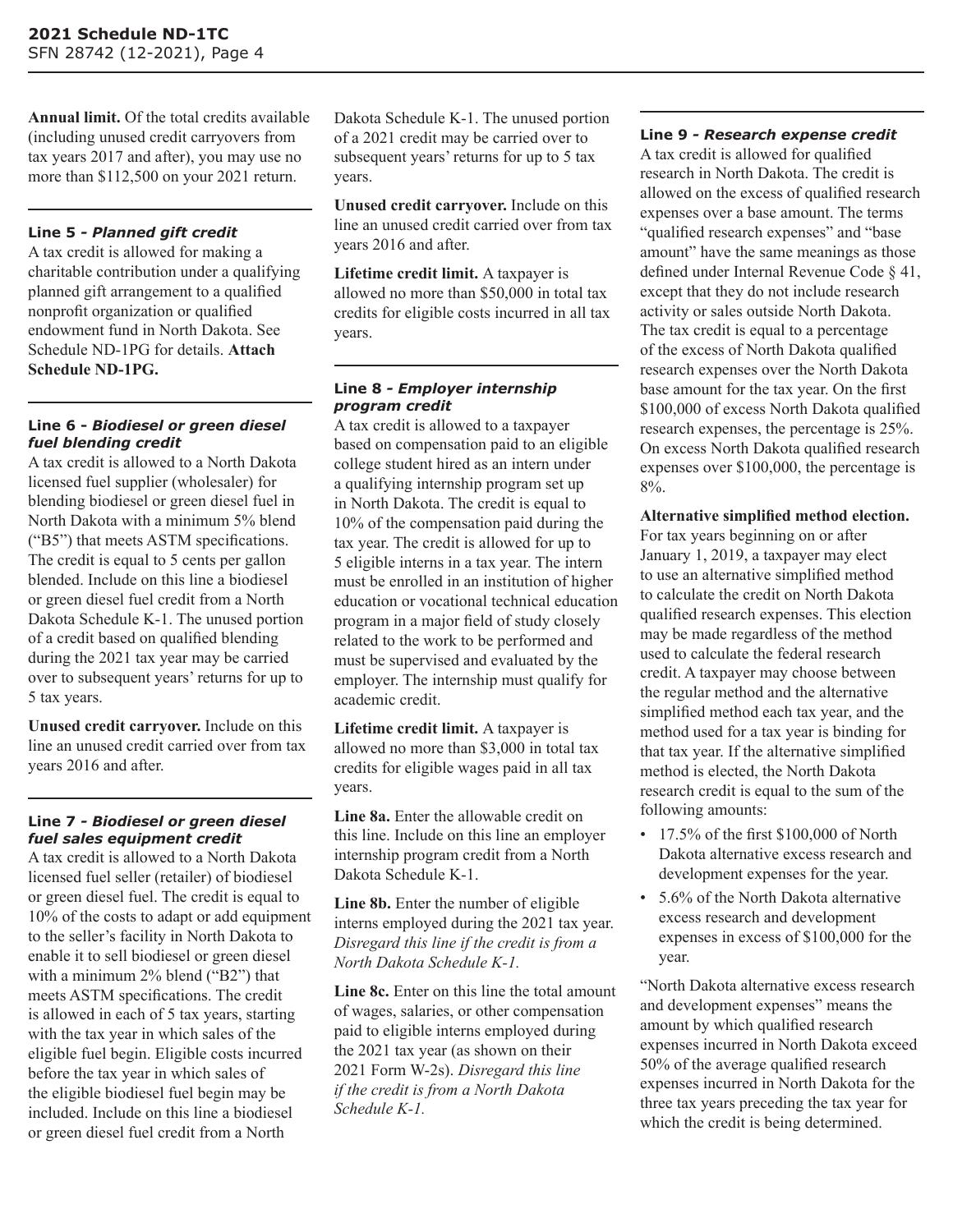If a taxpayer has zero qualified research expenses in any of the three preceding tax years, the credit is equal to 7.5% of the first \$100,000 of qualified research expenses plus 2.4% of qualified research expenses in excess of \$100,000.

**Unused credit.** The unused portion of a credit based on qualified research during the 2021 tax year must be carried back to the 3 previous tax years' returns and then forward to subsequent years' returns for up to 15 tax years. It must be carried back to the earliest tax year first, and then to each succeeding tax year.

**Election to sell, assign, or transfer unused credit.** If you have an unused research credit and you obtain certification as a qualified research and development company, you may elect to sell, assign, or transfer the unused credit to another taxpayer. For the conditions and procedures, including the reporting requirements, see N.D.C.C.  $\S$  57-38-30.5. Application for certification must be made to the North Dakota Commerce Department's Division of Economic Development and Finance (EDF).

**Line 9a.** Enter the allowable credit on this line. Include on this line an unused credit carried over from a prior tax year and a research credit from a North Dakota Schedule K-1. *Do not include on this line any research credit obtained from another taxpayer through a sale, assignment, or transfer in 2021—report this amount on Line 9b.*

**Line 9b.** Enter on this line a research credit obtained from a qualified research and development company through a sale, assignment, or transfer in 2021.

#### **Line 10 -** *Angel fund investment credit carryover*

## *Important! This line is only for unused credits attributable to investments made in angel funds organized and certified before July 1, 2017.*

Enter on this line a carryover of an unused angel fund credit that is attributable to an investment made in tax years beginning on or after January 1, 2014, but no later than June 30, 2017.

**Lifetime credit limit.** For investments made in angel funds on or after January 1, 2013, and before July 1, 2017, you are allowed no more than \$500,000 in total credits from your own investments plus any credits you receive from a partnership, S corporation, or other passthrough entity that invested in an angel fund. If you are married, you and your spouse are considered one taxpayer for this purpose.

## **Line 11** *- Workforce recruitment credit*

A tax credit is allowed to an employer for using extraordinary recruitment methods to recruit and hire employees for hard-tofill positions in North Dakota. The credit is equal to 5% of the compensation paid during the first 12 consecutive months to the employee hired to fill a hard-tofill position. The credit is allowed in the first tax year following the tax year in which the employee completes the 12th consecutive month of employment.

To be eligible for the credit, the employer must pay an annual salary that is at least 125% of North Dakota's average annual wage as published by Job Service North Dakota and must have employed all of the following recruitment methods for at least 6 months to fill a position for which the credit is claimed: (1) contracted with a professional recruiter for a fee; (2) advertised in a professional trade journal, magazine, or other publication directed at a particular trade or profession; (3) provided employment information on a web site for a fee; and (4) offered to pay a signing bonus, moving expenses, or non-typical fringe benefits.

The employer must provide a statement to the employee hired to fill the hard-to-fill position containing the following: (1) name of employer; (2) federal employer identification number of employer; (3) statement that employer qualifies for the workforce recruitment credit based on the employee's employment; (4) amount of signing bonus, moving expense payment, or non-typical fringe benefit payment; and (5) statement that the payment of the bonus, moving expenses, or fringe benefit may be deductible on the employee's North Dakota income tax return.

The unused portion of a credit first allowed in the 2021 tax year may be carried over to subsequent years' returns for up to 5 tax years.

**Line 11a.** Enter the allowable credit on this line. Include on this line an unused credit carried over from tax years 2016 and after and a workforce recruitment credit from a North Dakota Schedule K-1.

**Line 11b.** Enter the number of eligible employees whose first 12 months of employment ended within the 2020 tax year. *Disregard this line if the credit is from a North Dakota Schedule K-1.*

Line 11c. For the eligible employees included on line 11b, enter the total compensation paid during the first 12 consecutive months of employment. *Disregard this line if the credit is from a North Dakota Schedule K-1.*

#### **Line 12 -** *Geothermal energy device credit*

Complete this line only if you installed a qualifying geothermal energy device on or after January 1, 2009, and before January 1, 2015, and an unused tax credit attributable to the installation is being carried over to the 2021 tax year.

#### **Line 13 -** *Credit for wages paid to a mobilized employee*

If you have an employee who is a member of the National Guard or Reserve, and the employee was mobilized for federal active military duty during the tax year, you may be eligible for a tax credit if you continued to pay part or all of the employee's wages during the period of mobilization. Include on this line a credit for wages paid to a mobilized employee from a North Dakota Schedule K-1. For more information, see Schedule ME. **Attach Schedule ME.**

## **Line 14 -** *Partnership plan longterm care insurance credit*

You are allowed a tax credit for premiums you pay for a partnership plan long-term care insurance policy that covers you or your spouse. To qualify, you must be a North Dakota resident at the time you pay the premiums.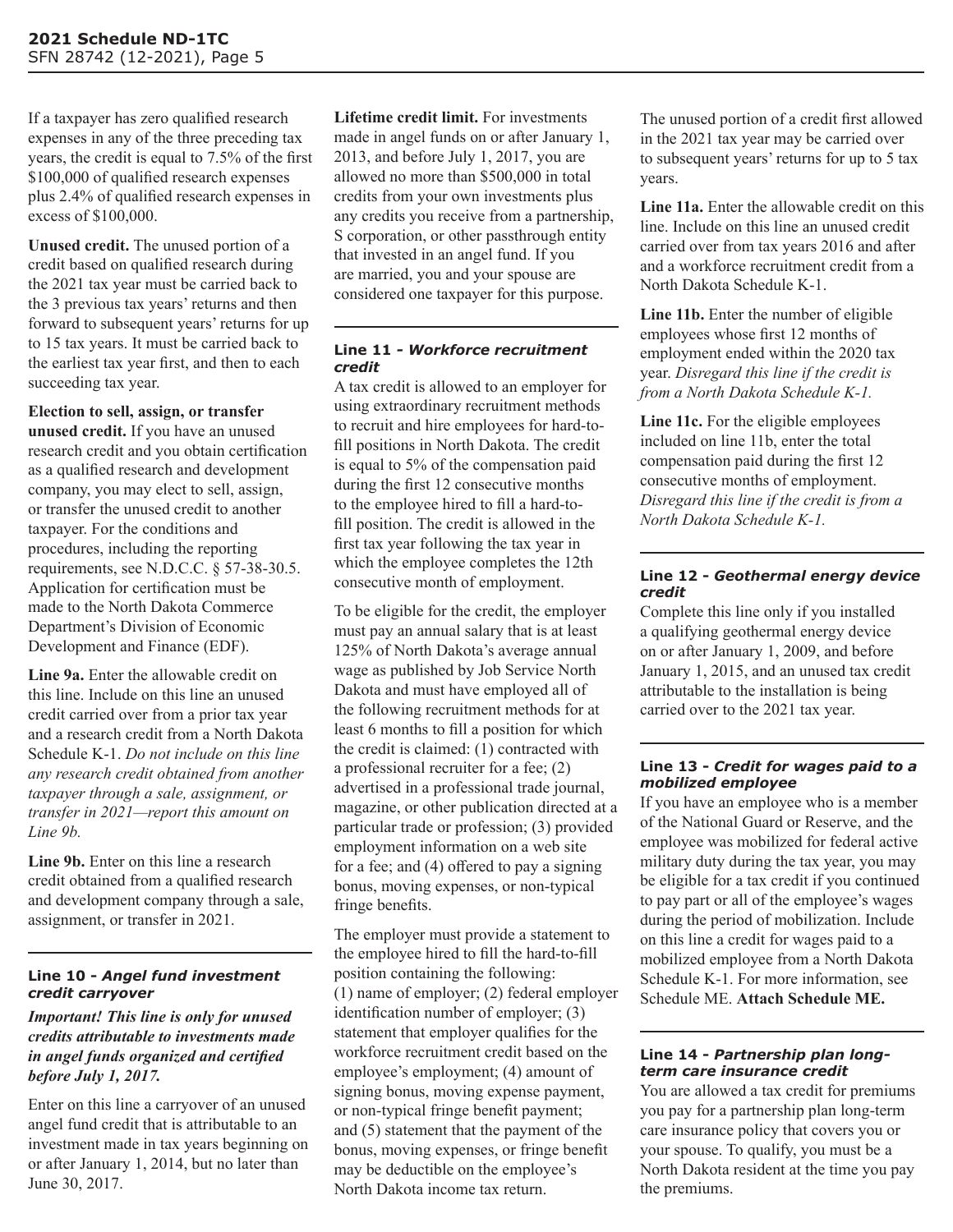A partnership plan policy is a special type of long-term care insurance policy that meets specific consumer protection and federal income tax law requirements, is recognized by North Dakota for Medicaid benefit purposes, and provides the proper inflation protection based on the insured individual's age at time of purchase.

An insurance company is required to provide you with a statement certifying the policy as a partnership plan policy at time of issuance. If you are filing a paper return, attach copies of the certification statement and the first page of the policy which identifies the insurance company and the name(s) of the insured. If you are electronically filing your return, you must be able to provide these copies upon request by the Office of State Tax Commissioner.

*Important: There are long-term care insurance policies that ARE NOT partnership plan policies for which the premiums are not eligible for this credit. You must look for the certification statement in your policy, or contact your insurance company or the North Dakota Insurance Department for assistance in verifying your policy's eligibility.*

The credit is equal to the premiums you paid during the tax year, up to a maximum credit of \$250 (or \$500, if both you and your spouse are insured).

#### **Line 15 -** *Endowment fund credit*

A tax credit is allowed for making a qualifying charitable contribution to a qualified endowment fund. See Schedule ND-1QEC for details. *Note: If you have an unused endowment fund credit carried over from a prior year's Schedule ND-1QEC, it should be entered on the 2021 Schedule ND-1QEC, line 6.* **Attach Schedule ND-1QEC.**

**Line 15a.** Enter on this line the credit amount from Schedule ND-1QEC, line 8.

**Line 15b.** If you own an interest in a partnership or S corporation, or you are the beneficiary of an estate or trust, enter on this line an endowment fund credit, if any, from a North Dakota Schedule K-1 received from that entity.

**Line 15c.** If you entered an amount on line 15b, enter on this line the associated contribution amount from the North Dakota Schedule K-1 received from the entity.

#### **Line 16 -** *Housing incentive fund credit carryover*

Enter on this line an unused housing incentive fund credit carried over from tax years 2011 through 2016.

#### **Line 17 -** *Automation credit carryover*

#### *Important! This line only applies to the automation income tax credit program that was in effect for tax years 2013 through 2017.*

Enter on this line an unused automation credit attributable to qualifying purchases made in the 2016 and 2017 tax years. Do not include on this line any unused automation credit attributable to qualifying purchases made in the 2013 through 2015 tax years.

*See the instructions to line 22 for information on the automation income tax credit program in effect for tax years 2019 through 2022.*

#### **Lines 18 through 20 -** *Nonprofit private school tax credits*

Tax credits are allowed for making charitable contributions to qualifying nonprofit private primary schools, high schools, and colleges located in North Dakota. A separate credit is allowed for each of the three categories of school primary schools, high schools, and colleges. Enter the credit(s) from Schedule ND-1PSC on the applicable line(s) of Schedule ND-1TC. For details and a list of eligible schools, see Schedule ND-1PSC. **Attach Schedule ND-1PSC.**

#### **Line 21 -** *Angel investor investment credit*

*Important! This line is only for credits attributable to investments made in qualified businesses by angel funds organized and certified on or after July 1, 2017.*

Enter on this line the amount of your allowable angel investor investment credit. Your allowable credit is equal to the smaller of  $(1)$  \$45,000 or  $(2)$  the sum of the following:

- Angel investor credit from a *Participating Angel Investor Investment Statement,* on which the investment date falls within your 2021 tax year. Multiply the investment amount by the applicable credit rate shown on the statement. If you receive more than one statement, calculate the credit for each statement and add the separately calculated credit amounts.
- Angel investor investment credit from a North Dakota Schedule K-1.

If the sum of all angel investor credits for the 2021 tax year exceed \$45,000, the excess credits are not allowed in any tax year. Do not include any credits reportable on line 10 of this schedule in this calculation.

If you are unable to use all of your allowable credit for the 2021 tax year, the unused portion may be carried over and used on subsequent tax years' returns for up to 5 tax years.

**Lifetime credit limit.** For qualified investments made in qualified businesses on or after July 1, 2017, you are allowed no more than \$500,000 in total credits from your own investments plus any angel investor credits you receive from a passthrough entity in which you have an ownership interest.

# **Line 22 -** *Automation tax credit*

*Important! This line only applies to the automation income tax credit program in effect for the 2019 through 2022 tax years.*